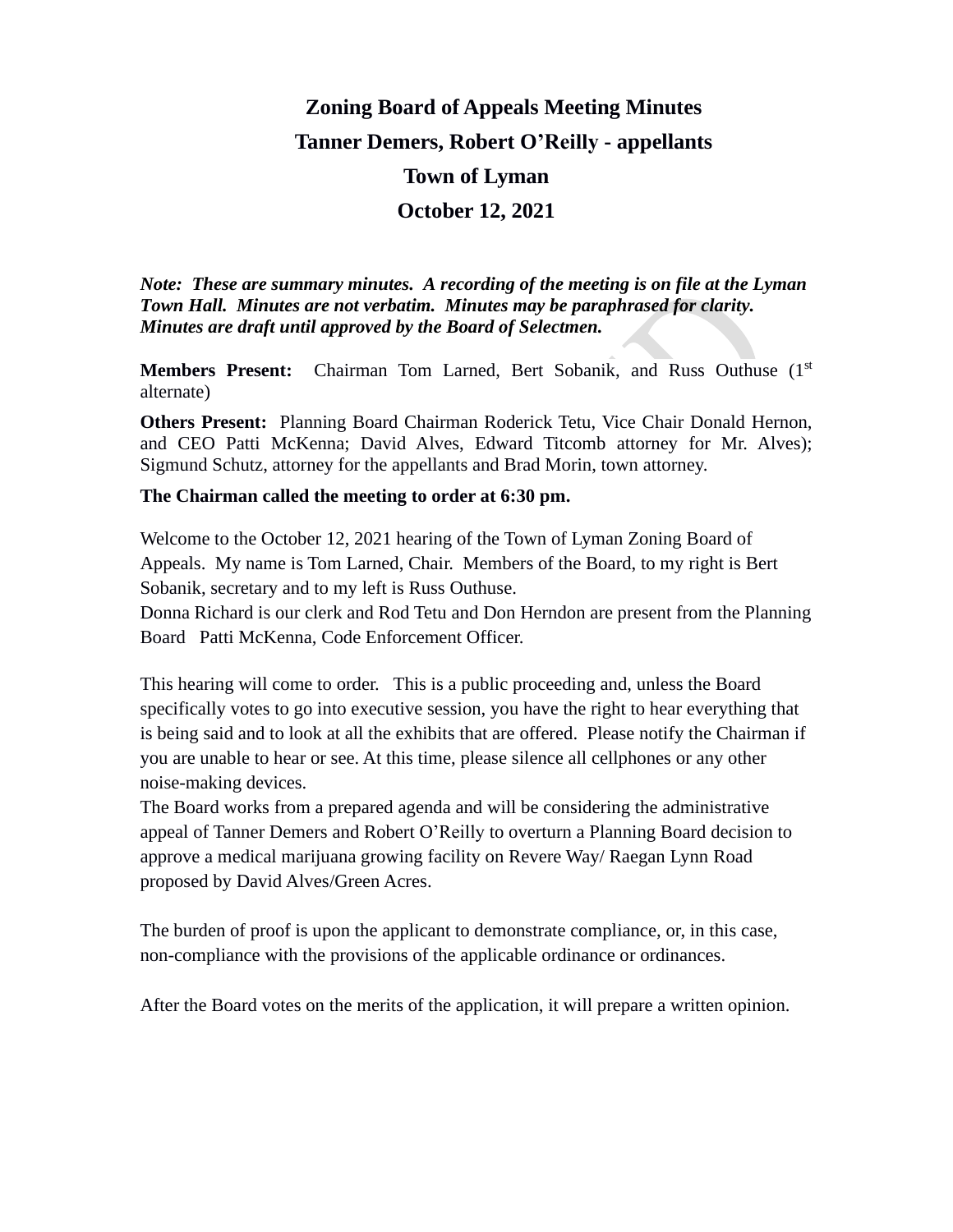Appeals from adverse decisions must be filed with Superior Court within 45 days of the Board's decision. Also, to be certain that you preserve your individual right to file any such appeal, you must be certain that this Board's record evidences your appearance this evening and the basis for

your support or opposition. Please record your attendance on the sign-in sheet by printing and signing your name.

Again, remember this is a public proceeding and you have the right to hear and see what is happening. All persons speaking will be asked to first state their name and address or affiliation.

#### **Preliminary business**:

Quorum: We normally have a 5-member board. A quorum of the ZBA shall consist of three members. We have 3 members present; you may elect to postpone or delay until a further date when we have a full board.

### *Attorney agreed to continue with the 3-member quorum.*

Timeliness of appeal. The planning board decision was on May 19, 2021, with a written decision filed on May 28, 2021. Argument is for "Good Cause" exception to appeal deadlines, also noting that a Superior Court filing was made on August 18, 2021 for the same project.

Attorney for the appellants, Sig Schutz addressed the board. He advised that the crowd present is the type of turnout that should have been present with the first filing. He advised that there were process problems.

First issue was Robert O'Reilly bought property in August of 2020 but did not get notice addressed to him. He is opposed to the project and should have been contacted.

Second issue is the list of abutters did not include a significant amount of abutters within 500 feet of the project were not notified.

The tax maps did not include a significant amount of people who did not get notice of the proceedings.

Third issue is under the ordinance, public hearings are supposed to be posted. Notice not displayed.

Final issue is that notice is to be given 10 days in advance of the hearing. The notices came in much closer to the hearing date.

Due to the "Good Cause" exception, they are asking for a new public hearing. All other processes would go away with a new public hearing.

Chair asked what would happen with the superior court filing. Attorney advised it would go away. Attorney Brad Morin said Jeffrey Demers still has his appeal, but if it did go to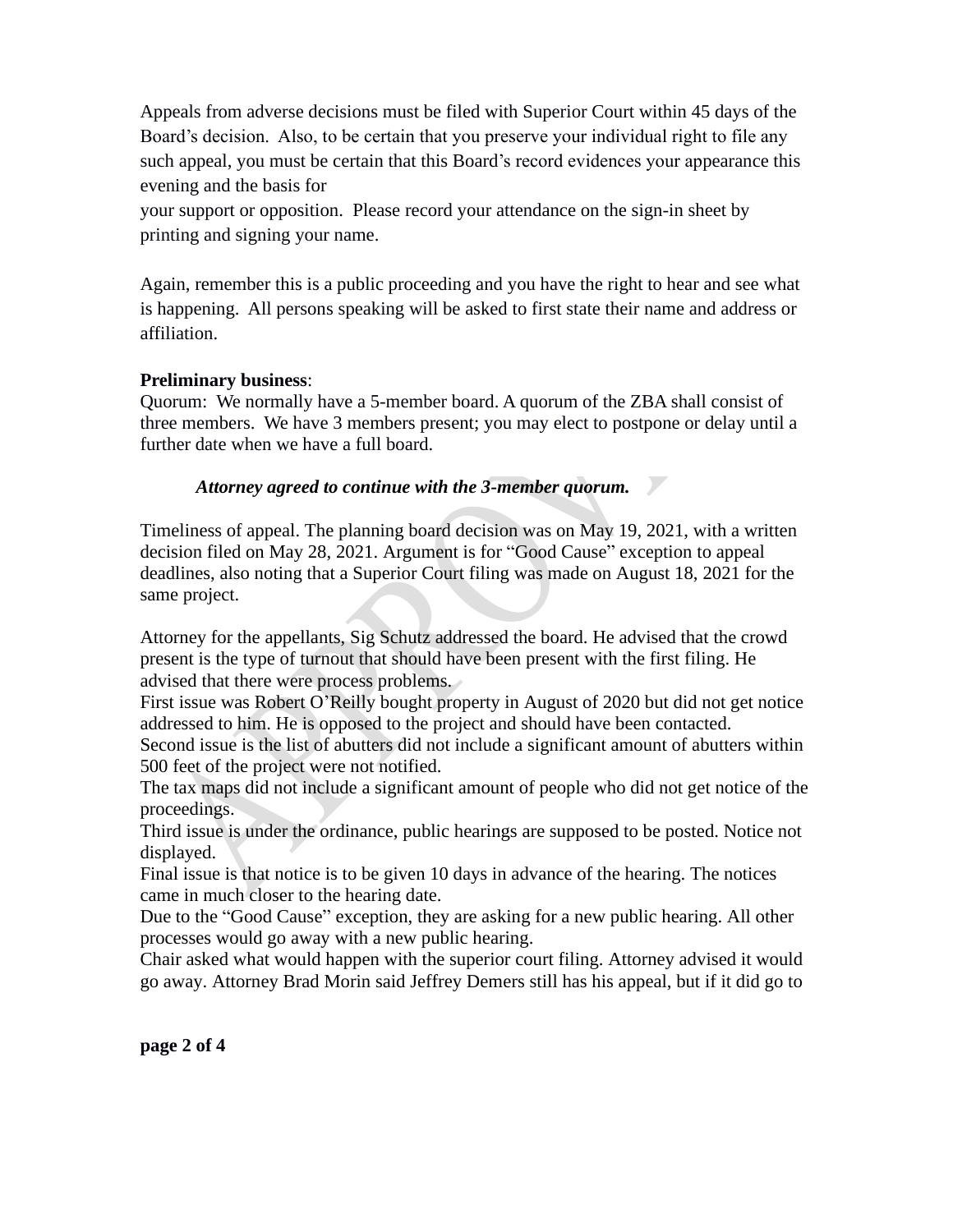another public hearing it would cut some costs down in regard to the other filing. Jeff would have the opportunity to attend the public hearing as well.

Chair asked for any input from CEO regarding timeliness of the appeal. Patti McKenna cited portion of the ordinance, 8.3.5 – the owners of property shall be considered to be those against whom property taxes are assessed.

Failure of any property owner to receive a notice of public hearing shall not necessitate another hearing or invalidate any action taken by the Planning Board.

She printed a copy of the assessing card for Robert O'Reilly. It was printed on 8/31/2021, it was mailed to Carl and Karen Andrews at 5 Roberts Pond Rd. They were the property owner of record at that time.

Confirmation of certified mail on May 8, 2021. There are signed cards for 5 Roberts Pond Rd., no date. The card for Tanner Demers was signed on 5/17/2021.

The ad was in the newspaper was posted on May 8, 2021 in the Portland Press paper.

Chair advised he could not yet take questions His initial inclination was that we had a great group present and would make for a great public hearing but also have someone investing a lot of money in a big project.

A lot of consideration on timing on whether to accept the "Good Cause" argument. It appears the Town did all they were supposed to do but perhaps the mail did not get delivered in a timely manner.

Attorney for David Alves, Edward Titcomb addressed the board. Whether or not the ZBA can entertain in effect the "Good Cause" exception for filing a late appeal presented, the zoning ordinance does not provide for that. The powers if you will of your zoning board of appeals, most municipal ordinances are drafted in that way. There are a handful statewide that do provide the authority for this board to hear and determine whether there is merit to allow a late filing, but this ordinance does not provide for that. The appellant's attorney has defined four areas of notice and process problems. Those positions are precisely the issues that the superior court reviews which is now in a pending appeal. In fairness to the appellants in this case, there are some independent claims for relief which cite many of the positions articulated. This is not something that presently is within the jurisdictional authority of the zoning board of appeals and so the next step in the process is for this to go forward to superior court and there is more than just an appeal that there are things that superior court which will need to be addressed in terms of how the parties are going forward. But this is a process that my client needs to have continue so he can have some finality. He has been in this room and with this project a number of times.

Brad Morin addressed the board and advised that he is in the process now of defending the town's decision from the zoning board of appeals. The "Good Cause" exception is actually, part of their complaint that is currently in front of the court. There is a gray area that he and attorney Schutz have been talking about. Whether a zoning board can hear the

**page 3 of 4**